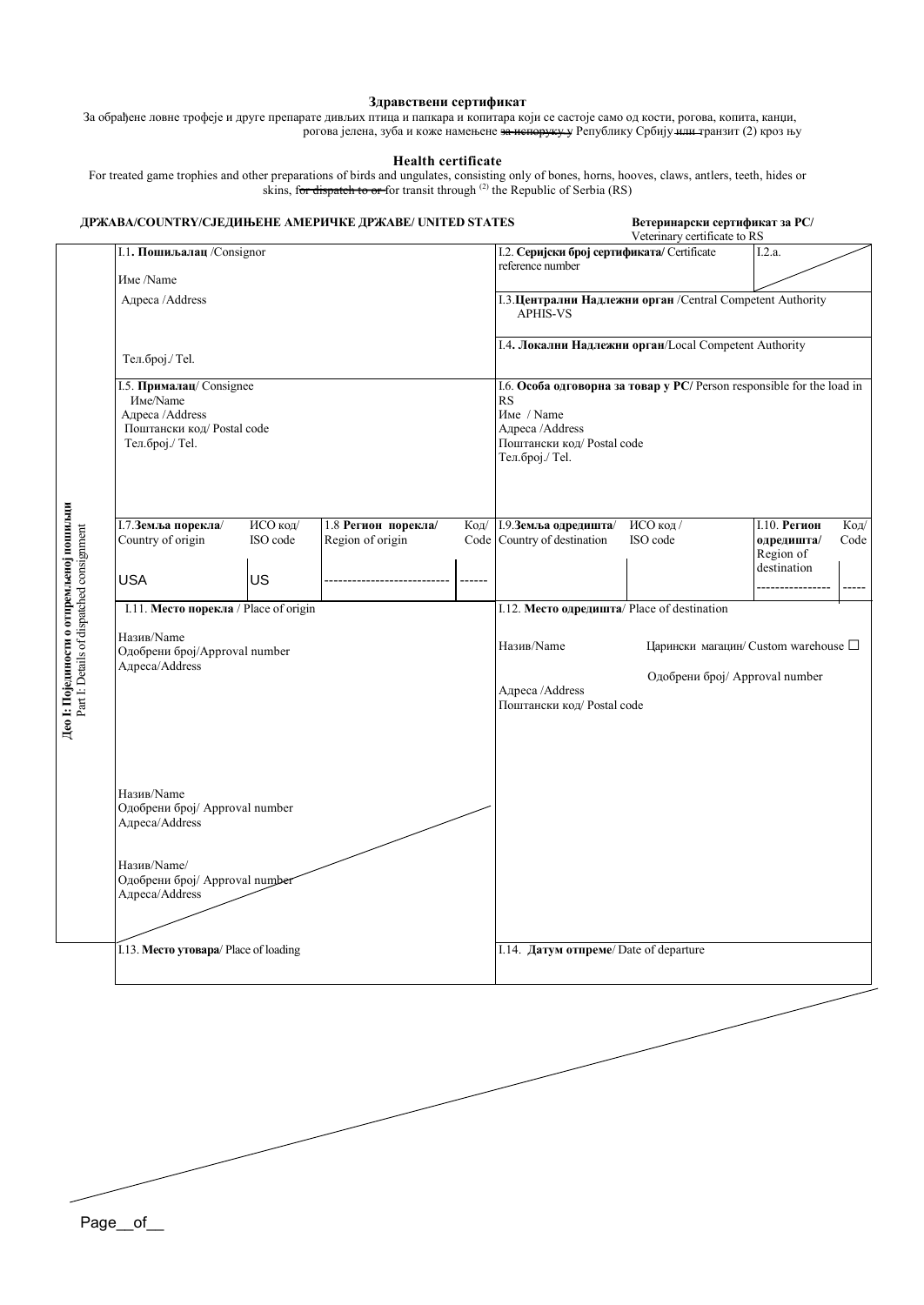## **ДРЖАВА/COUNTRY/СЈЕДИЊЕНЕ AМЕРИЧКЕ ДРЖАВЕ/ UNITED STATES**

| Серијски број сертификата/ Certificate reference number:                          |                                  |                                                  |                                                  |
|-----------------------------------------------------------------------------------|----------------------------------|--------------------------------------------------|--------------------------------------------------|
| I.15. Транспортно средство/Means of transport                                     |                                  | I.16 Улазни гранични прелаз у PC/Entry BIP in RS |                                                  |
| Авион/ Aeroplane $\ \Box$<br>Брод/Ship $\Box$                                     |                                  |                                                  |                                                  |
| Железничкивагон / Railway wagon $\square$                                         |                                  |                                                  |                                                  |
| Камион/Road vehicle $\Box$                                                        |                                  |                                                  |                                                  |
| Друго/Other □                                                                     |                                  | I.17. Број(еви) CITES / Number(s) of CITES       |                                                  |
| Идентификација/Identification                                                     |                                  |                                                  |                                                  |
| Ознаке са докумената/ Documentation references                                    |                                  |                                                  |                                                  |
| I.18. Опис робе / Description of commodity                                        |                                  |                                                  | I.19. Код робе(ЦКкод)/ Commodity code (HS code)/ |
|                                                                                   |                                  |                                                  |                                                  |
|                                                                                   |                                  |                                                  | I.20. Количина / Quantity                        |
| I.21.                                                                             |                                  |                                                  | I.22. Број пакета/Number of                      |
|                                                                                   |                                  |                                                  | packages                                         |
|                                                                                   |                                  |                                                  |                                                  |
|                                                                                   |                                  |                                                  |                                                  |
| 1.23. Идентификација на контејнеру/Број пломбе/ Seal/Container No                 |                                  |                                                  | packaging                                        |
| I.25. Роба одобрена за/ Commodities certified for/                                |                                  |                                                  |                                                  |
| Техничку употребу / Technical use                                                 | $\overline{\mathbf{x}}$          |                                                  | I.24. Начин паковања / Type of                   |
| I.26. Транзит за трећу земљу кроз РС/ For transit through RS to third country [Х] |                                  | 1.27. За увоз или пријем у РС /□                 |                                                  |
| Трећа земља / Third country                                                       | ИСО код/ISO code                 | For import or admission into RS                  |                                                  |
|                                                                                   |                                  |                                                  |                                                  |
| І.28. Идентификација робе / Identification of the commodities                     |                                  |                                                  |                                                  |
|                                                                                   |                                  |                                                  |                                                  |
| Bpcтa/ Species<br>(Научно име) (Scientific name)                                  | Врста робе / Nature of commodity |                                                  | Број пакета / Number of packages                 |
|                                                                                   |                                  |                                                  |                                                  |
|                                                                                   |                                  |                                                  |                                                  |
|                                                                                   |                                  |                                                  |                                                  |
|                                                                                   |                                  |                                                  |                                                  |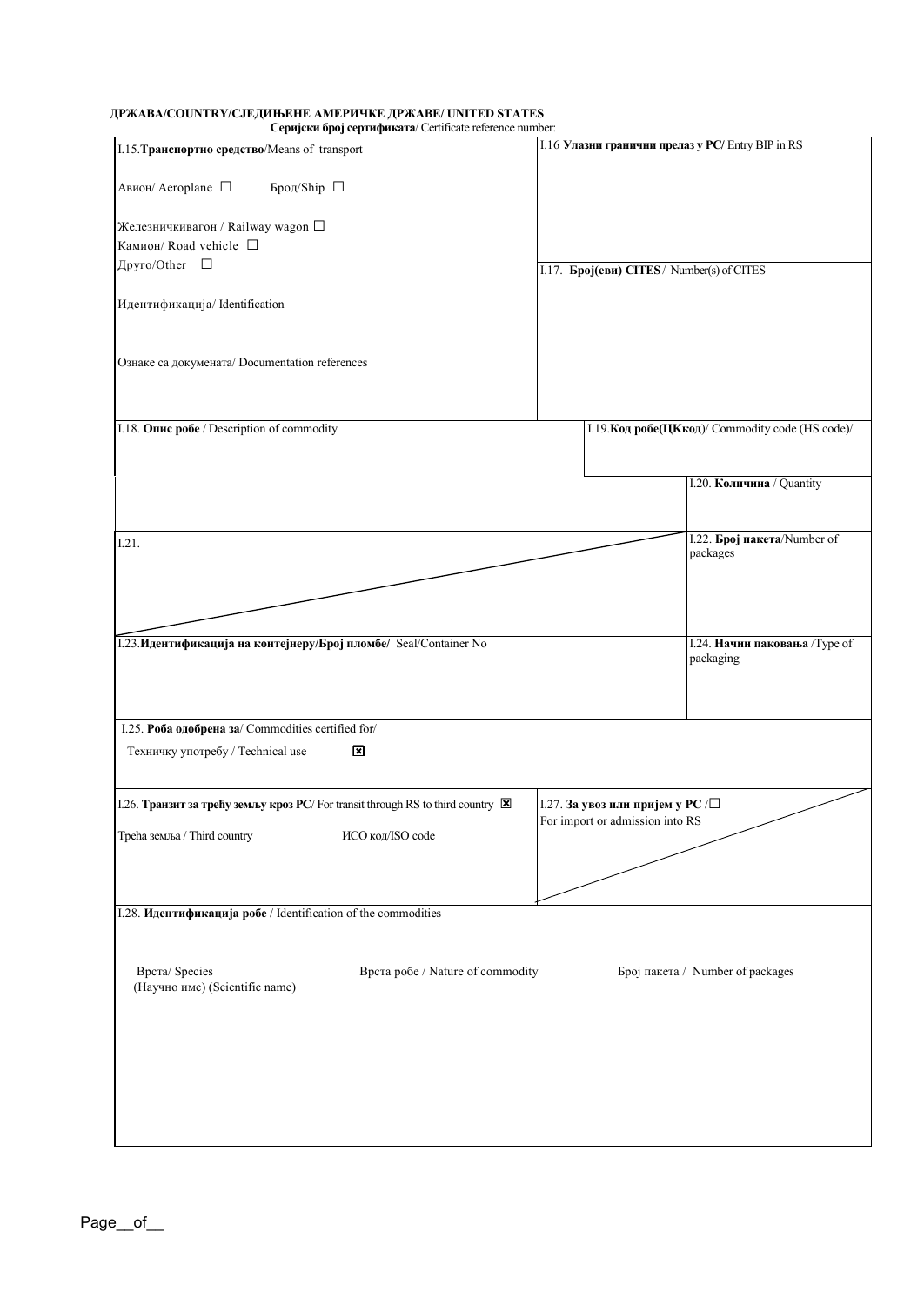|                                         | information                                           | II Информација о здравственом стању/ Health                                                                                                                                                                                                                                                                                                                                                                                                                                                                                                                                                                                                | II.a. Референтни број сертификата /<br>Certificate reference number/                                                                                                                                                                                                                                                                                                                                                                                                                                                                                                                                                                                                                                                                               | II.b.                                           |
|-----------------------------------------|-------------------------------------------------------|--------------------------------------------------------------------------------------------------------------------------------------------------------------------------------------------------------------------------------------------------------------------------------------------------------------------------------------------------------------------------------------------------------------------------------------------------------------------------------------------------------------------------------------------------------------------------------------------------------------------------------------------|----------------------------------------------------------------------------------------------------------------------------------------------------------------------------------------------------------------------------------------------------------------------------------------------------------------------------------------------------------------------------------------------------------------------------------------------------------------------------------------------------------------------------------------------------------------------------------------------------------------------------------------------------------------------------------------------------------------------------------------------------|-------------------------------------------------|
|                                         | described above:                                      | Ја, доле потписани овлашћени ветеринар изјављујем да сам прочитао и разумео Уредбу (EУ) бр. 1069/2009 Европског<br>Парламента и Савета <sup>(1а)</sup> и Уредбу Комисије (ЕУ) бр. 142/2011 <sup>(16</sup> ), а нарочито њен Анекс XIV, Поглавље II, и потврђујем да су<br>горе описани ловни трофеји: /<br>I, the undersigned official veterinarian, declare that I have read and understood Regulation (EC) No 1069/2009 of the European Parliament and of the<br>Coucil <sup>(la)</sup> and Commission Regulation (EU) No 142/2011 <sup>(lb)</sup> , and in particular Annex XIV, Chapter II thereof, and certify that the game trophies |                                                                                                                                                                                                                                                                                                                                                                                                                                                                                                                                                                                                                                                                                                                                                    |                                                 |
|                                         | 11.1.                                                 |                                                                                                                                                                                                                                                                                                                                                                                                                                                                                                                                                                                                                                            | Упаковани , одмах након третмана, без контакта са другим производима животињског порекла који би их могли<br>контаминирати, у посебне провидне и затворене пакете, тако да се избегне могућност накнадне контаминације /<br>have been packaged, immediately after treatment, without being in contact with other products of animal origin likely to contaminate<br>them, in individual, transparent and closed packages so as to avoid any subsequent contamination;                                                                                                                                                                                                                                                                              |                                                 |
|                                         | either                                                | $(2)$ или [II.2.1. у случају ловних трофеја или других препарата који се састоје само од коже /<br>in the case of game trophies or other preparations consisting only of hides or skin:                                                                                                                                                                                                                                                                                                                                                                                                                                                    |                                                                                                                                                                                                                                                                                                                                                                                                                                                                                                                                                                                                                                                                                                                                                    |                                                 |
|                                         | $(2)$ или<br>either                                   | [су биле осушене;]/<br>[have been dried;]                                                                                                                                                                                                                                                                                                                                                                                                                                                                                                                                                                                                  |                                                                                                                                                                                                                                                                                                                                                                                                                                                                                                                                                                                                                                                                                                                                                    |                                                 |
| Part II: Certification<br>Део П:Уверење | ( <sup>2</sup> ) или<br>and/or                        | [суво сољене или свеже сољене, најмање 14 дана пре отпремања ;] /<br>[have been dry-salted or wet-salted for a minimum of 14 days before dispatch;]                                                                                                                                                                                                                                                                                                                                                                                                                                                                                        |                                                                                                                                                                                                                                                                                                                                                                                                                                                                                                                                                                                                                                                                                                                                                    |                                                 |
|                                         | (2) или<br>and/or                                     | су суво сољене или влажно сољене дана<br>[were dry-salted or wet-salted on                                                                                                                                                                                                                                                                                                                                                                                                                                                                                                                                                                 | изјави превозника коже ће бити превезене бродом, а трајање превоза ће бити толико да ће обезбедити минимум<br>14 дана сољења пре него што доспеју на гранични прелаз Републике Србије;]]/<br>declaration of the transporter, will be transported by ship and the duration of the transport will be such that they will have undergone a<br>minimum of 14 days salting before they reach the Republic of Serbia border inspection post;]                                                                                                                                                                                                                                                                                                            | (датум) и према<br>(date) and, according to the |
|                                         | $(2)$ или [II.2.2]<br>and/or                          | јелена или зуба/<br>јелена или зуба и<br>claws, antlers or teeth is removed; and<br>састоје од костију.]                                                                                                                                                                                                                                                                                                                                                                                                                                                                                                                                   | у случају ловних трофеја или других препарата који се састоје само од костију, рогова, копита, канџи, рогова<br>in the case of game trophies or other preparations consisting only of bone, horns, hooves, claws, antlers or teeth<br>(а) да су уроњене у кипућу воду, онолико дуго, да се обезбеди одвајање света осим кости, рогова, копита, канџи, рогова<br>have been immersed in boiling water for an appropriate time so as to ensure that any matter other than bone, homes, hooves,<br>(b) да су дезинфиковане средством, одобреним од стране надлежног органа, нарочито водоник-преоксидом када се делови<br>have been disinfected with a product authorized by the competent authority, in particular with hydrogen peroxide where parts |                                                 |
|                                         | Напомене / Notes<br>$\text{Geo I: } / \text{Part I:}$ | consisting of bone are concerned.                                                                                                                                                                                                                                                                                                                                                                                                                                                                                                                                                                                                          |                                                                                                                                                                                                                                                                                                                                                                                                                                                                                                                                                                                                                                                                                                                                                    |                                                 |
|                                         |                                                       | — Рубрика І.6: Особа одговорна за пошиљку у РС:ову рубрику треба попунити само у случају ако је уверење за транзит робе;<br>може се попунити ако је уверење за увоз робе/<br>Box reference I.6: Person responsible for the consignment in RS: this box is to be filled in only if it is a certificate for transit commodity; it may be<br>filled in if the certificate is for import commodity.                                                                                                                                                                                                                                            |                                                                                                                                                                                                                                                                                                                                                                                                                                                                                                                                                                                                                                                                                                                                                    |                                                 |
|                                         |                                                       | -Рубрика I.11 и I.12: Одобрени број: регистарски број објекта или постројења, одобреног од стране надлежног органа.<br>Box reference 1.11 and 1.12: Approval number: the registration number of the establishment or plant, which has been issued by the competent authority.                                                                                                                                                                                                                                                                                                                                                              |                                                                                                                                                                                                                                                                                                                                                                                                                                                                                                                                                                                                                                                                                                                                                    |                                                 |
|                                         |                                                       | Рубрика I.12: Место одредишта: ову рубрику треба попунити само у случају ако је уверење за транзит робе. Производи<br>који су у транзиту једино могу бити складиштени у слободним зонама, слободним магацинима и царинским магацинима/<br>Box reference I.12: Place of destination: this box is to be filled in only if it is a certificate for transit commodity. The products in transit can only be<br>stored in free zones, free warehouses and custom warehouses.                                                                                                                                                                     |                                                                                                                                                                                                                                                                                                                                                                                                                                                                                                                                                                                                                                                                                                                                                    |                                                 |
|                                         |                                                       | - Рубрика I.15: Регистарски број (за железничке вагоне или контејнере и камионе), број лета (за авион) или име (за брод);<br>информацију се мора дати у случају истовара или претовара./<br>Box reference I.15: Registration number (railway wagons or container and lorries), flight number (aircraft) or name (ship) is to be<br>provided. In case of unloading and reloading, the consignor must inform the BIP of entry into the RS                                                                                                                                                                                                    |                                                                                                                                                                                                                                                                                                                                                                                                                                                                                                                                                                                                                                                                                                                                                    |                                                 |